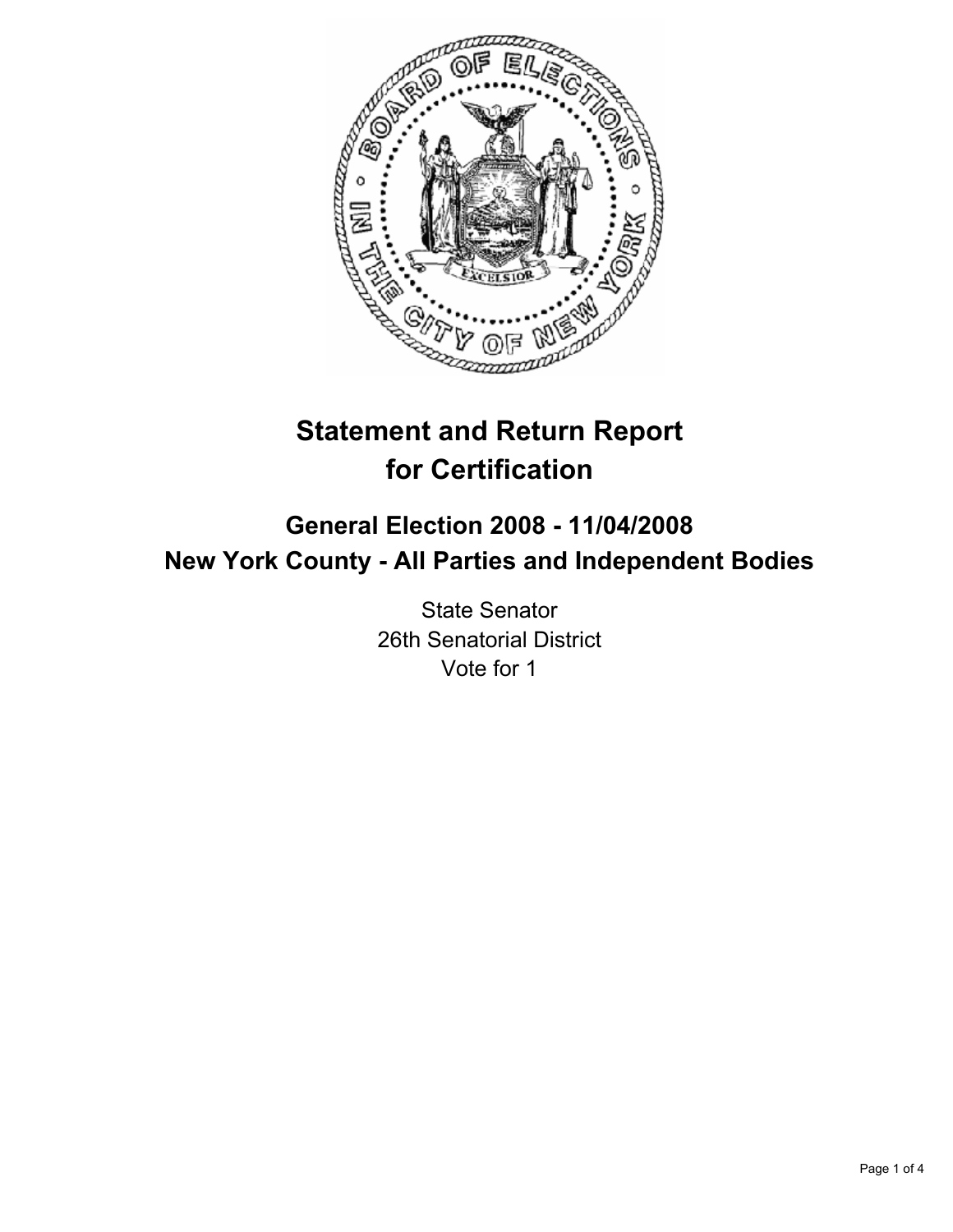

#### **Assembly District 65**

| <b>PUBLIC COUNTER</b>          | 48,801 |
|--------------------------------|--------|
| <b>EMERGENCY</b>               | 17     |
| ABSENTEE/MILITARY              | 2,441  |
| <b>AFFIDAVIT</b>               | 2,383  |
| <b>Total Ballots</b>           | 54,968 |
| LIZ KRUEGER (DEMOCRATIC)       | 33,458 |
| TIMOTHY L BROWN (REPUBLICAN)   | 10,735 |
| LIZ KRUEGER (WORKING FAMILIES) | 1,032  |
| ED KOCH (WRITE-IN)             |        |
| <b>Total Votes</b>             | 45,226 |
| Unrecorded                     | 9.742  |

#### **Assembly District 67**

| PUBLIC COUNTER                 | 184 |
|--------------------------------|-----|
| <b>EMERGENCY</b>               | 0   |
| ABSENTEE/MILITARY              | 11  |
| AFFIDAVIT                      | 11  |
| <b>Total Ballots</b>           | 214 |
| LIZ KRUEGER (DEMOCRATIC)       | 132 |
| TIMOTHY L BROWN (REPUBLICAN)   | 39  |
| LIZ KRUEGER (WORKING FAMILIES) | 3   |
| <b>Total Votes</b>             | 174 |
| Unrecorded                     | 40  |

#### **Assembly District 68**

| PUBLIC COUNTER                 | 2,285 |
|--------------------------------|-------|
| <b>EMERGENCY</b>               | 0     |
| ABSENTEE/MILITARY              | 152   |
| AFFIDAVIT                      | 65    |
| <b>Total Ballots</b>           | 2,620 |
| LIZ KRUEGER (DEMOCRATIC)       | 1,537 |
| TIMOTHY L BROWN (REPUBLICAN)   | 540   |
| LIZ KRUEGER (WORKING FAMILIES) | 42    |
| <b>Total Votes</b>             | 2,119 |
| Unrecorded                     | 501   |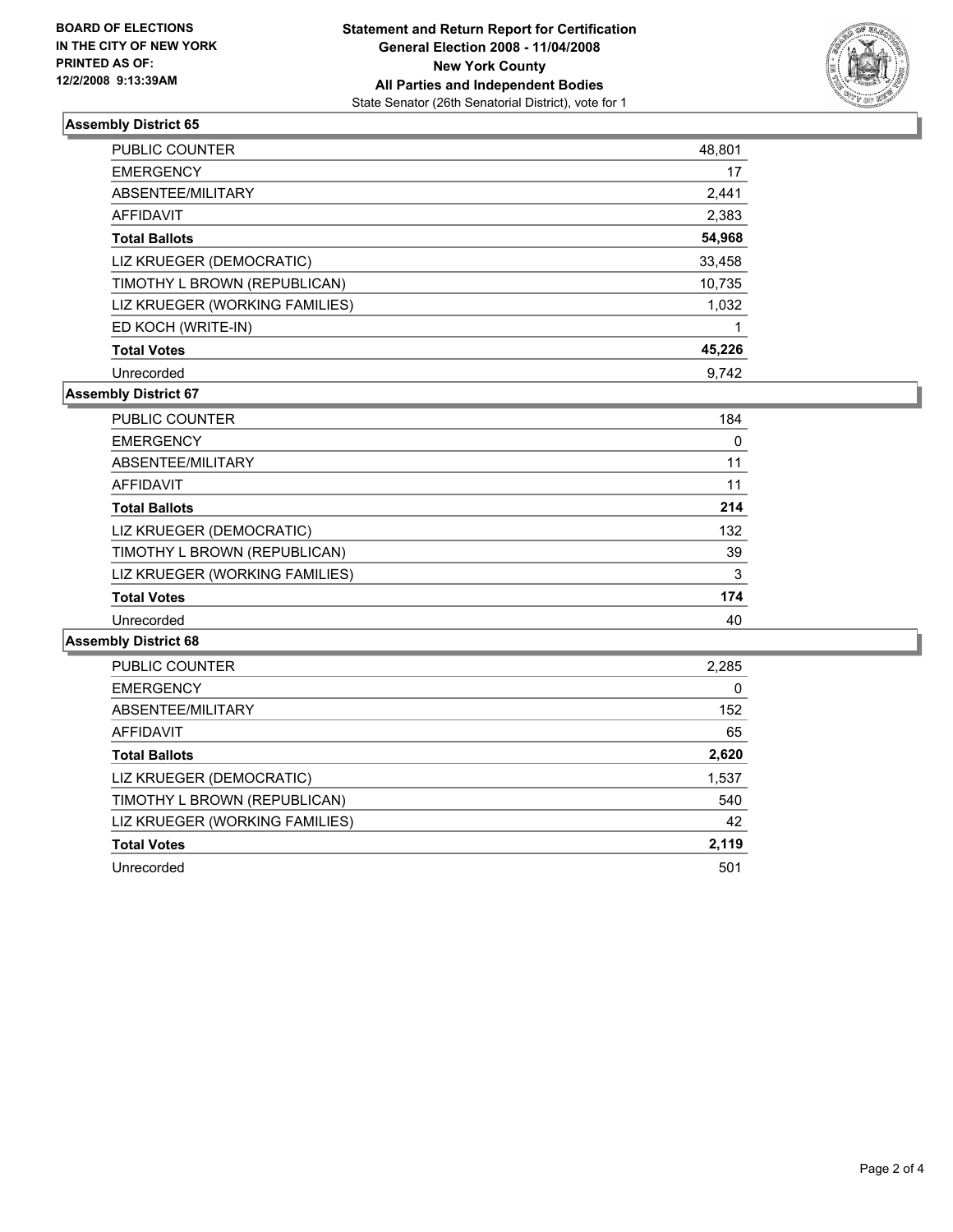

#### **Assembly District 73**

| PUBLIC COUNTER                 | 46,462 |
|--------------------------------|--------|
| <b>EMERGENCY</b>               | 773    |
| ABSENTEE/MILITARY              | 3,121  |
| <b>AFFIDAVIT</b>               | 1,981  |
| <b>Total Ballots</b>           | 54,039 |
| LIZ KRUEGER (DEMOCRATIC)       | 30,711 |
| TIMOTHY L BROWN (REPUBLICAN)   | 12,567 |
| LIZ KRUEGER (WORKING FAMILIES) | 668    |
| CAROLYN B MALONEY (WRITE-IN)   | 2      |
| ROBERT G HEIM (WRITE-IN)       |        |
| SCOOBY DOO (WRITE-IN)          |        |
| <b>Total Votes</b>             | 43,950 |
| Unrecorded                     | 10.089 |

**Assembly District 74**

| <b>PUBLIC COUNTER</b>          | 15,320 |  |
|--------------------------------|--------|--|
| <b>EMERGENCY</b>               | 165    |  |
| ABSENTEE/MILITARY              | 812    |  |
| AFFIDAVIT                      | 822    |  |
| <b>Total Ballots</b>           | 17,561 |  |
| LIZ KRUEGER (DEMOCRATIC)       | 10,516 |  |
| TIMOTHY L BROWN (REPUBLICAN)   | 2,715  |  |
| LIZ KRUEGER (WORKING FAMILIES) | 383    |  |
| <b>Total Votes</b>             | 13,614 |  |
| Unrecorded                     | 3,947  |  |

#### **Assembly District 75**

| PUBLIC COUNTER                  | 19,374 |
|---------------------------------|--------|
| <b>EMERGENCY</b>                | 283    |
| ABSENTEE/MILITARY               | 1,165  |
| AFFIDAVIT                       | 1.040  |
| <b>Total Ballots</b>            | 22,547 |
| LIZ KRUEGER (DEMOCRATIC)        | 13,055 |
| TIMOTHY L BROWN (REPUBLICAN)    | 4,052  |
| LIZ KRUEGER (WORKING FAMILIES)  | 507    |
| CHRISTIAN CERVEGNANO (WRITE-IN) |        |
| CLARA JEFFREY (WRITE-IN)        |        |
| <b>Total Votes</b>              | 17,616 |
| Unrecorded                      | 4.931  |